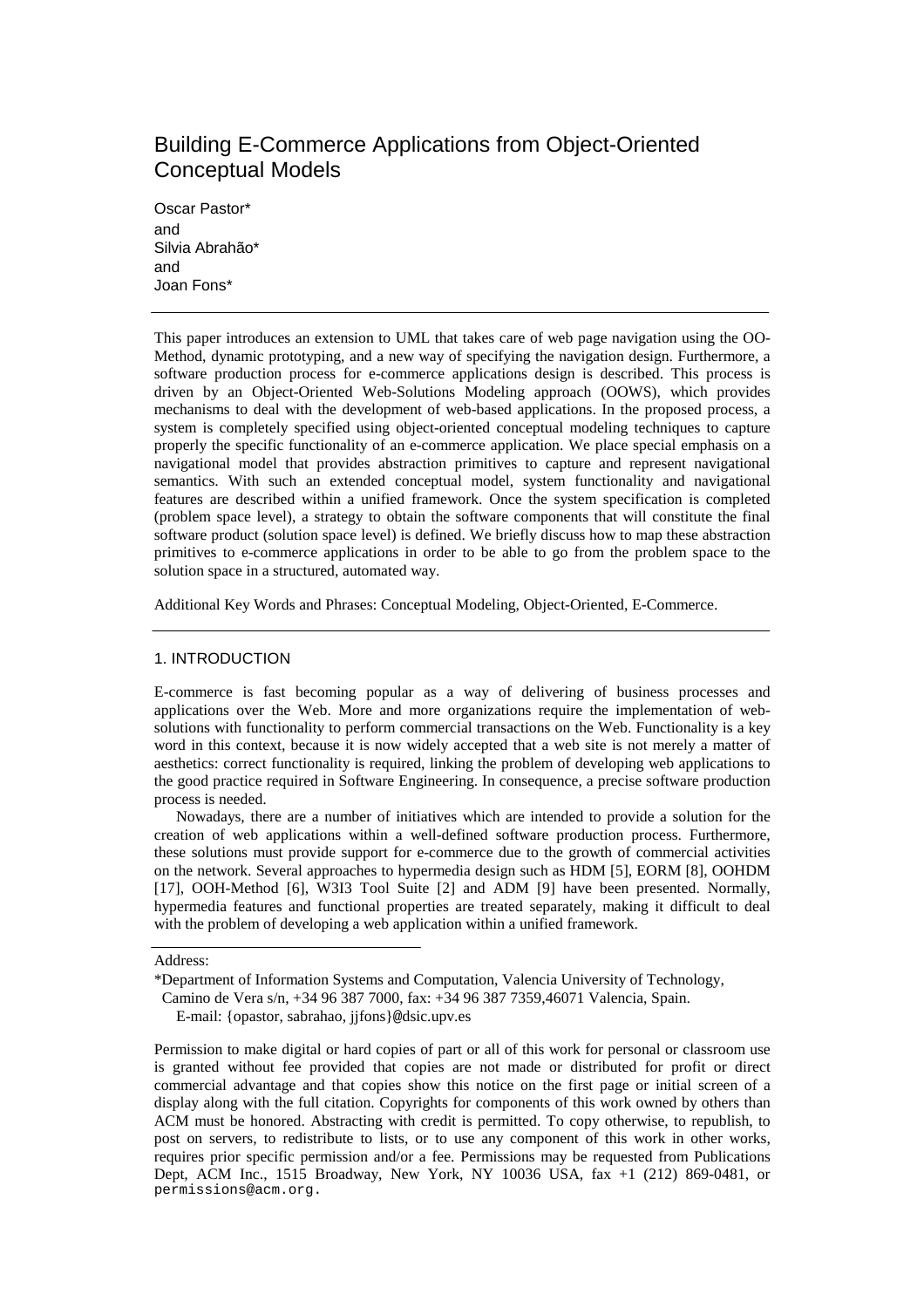In practice, they provide only a partial solution because they focus either on hypermedia characteristics (focusing on how the navigation will be defined) or on more conventional characteristics (focusing on classes and operations to specify the system functionality). Beyond these partial solutions, it is beginning to be widely accepted that web sites are evolving from merely hypermedia information repositories to hypermedia distributed applications, currently referred to as web applications [1].

Our proposal provides a concrete contribution in this context: starting from the premise that conceptual modeling is needed in order to correctly develop web applications, we propose a different approach that focuses on the integration of navigational design and conceptual modeling. These can be used together as input for code generation environments. We have designed and implemented a software production process to put these ideas into practice. This can be called an e-modeling software production environment, meaning that we define a process for applying conceptual modeling techniques to the development of web applications.

In this paper, we specifically address the concepts related to e-commerce applications development. To properly deal with this problem, we integrate two activities which are traditionally performed separately: that of modeling the operations and that of modeling the hypermedia. In our approach, the conceptual modeling step is considered as a unique generic phase. Using what we could call a conventional OO conceptual modeling approach, the needed expressiveness is introduced in the model in order to properly specify navigation and presentation features. All this information is used to provide a precise methodological guidance for going from the conceptual space to the solution space (represented by the final software product).

The method taken as the basis for this process is the OO-Method [11] [12]. The OO-Method collects the system properties which are considered relevant for building a formal, textual OO specification in an automated way. This formal OO specification constitutes a high-level system repository. Furthermore, the definition of a concise execution model and the mapping between the specification language and the execution model notions make it possible to build an operational implementation of a software production environment allowing for real automated prototyping. This is done by generating a complete system prototype (including static and dynamic characteristics) in the target software development environment.

In the context of the OO-Method project, efforts have been oriented towards the development of a new model to enrich the Object-Oriented Software Production Method with the required expressiveness to specify navigation features. This model has been called Navigational Model and provides navigational support for Object-Oriented Web-Solutions Modeling (OOWS) [16]. In order to model the desired system including the navigational aspects, the software production process is structured in two steps: Specifying the System and Developing the Solution. Following the OO-Method approach, a full specification of the user requirements is built in the Specifying the System step. Thus, a strategy oriented towards generating the software components that constitute the solution (the final software product) is defined in the Developing the Solution step. In this step, an e-commerce application, which is functionally equivalent to the specification, can be obtained in an automated way.

In accordance with these ideas, this paper is organized in five sections. Section 2 describes how an e-commerce application can be specified using conceptual modeling techniques. Special emphasis is placed on how navigational semantics are represented in the Navigational Model. Section 3 describes the "Developing the Solution step", introducing the mechanisms used to generate the corresponding final software product. Section 4 presents a comparison with related works. Finally, section 5 provides concluding remarks and further work.

## 2. SPECIFYING THE SYSTEM

The problem peculiarities and the behaviour that the system must offer to satisfy the user requirements are identified in the Specifying the System step. This step includes the requirements collection based on a Use Case [7] approach and system conceptual modeling activities. When dealing with the conceptual modeling phase, the abstractions derived from the problem are specified in terms of their classes, structure, behaviour and functionality.

Historically, the OO-Method [11] uses well-known UML-compliant diagrams to represent the required conceptual information in three models: the Object Model, the Dynamic Model and the Functional Model. In this paper, a fourth model is introduced: the so-called Navigational Model. All together, these models describe the object society from four complementary points of view within a well-defined OO framework.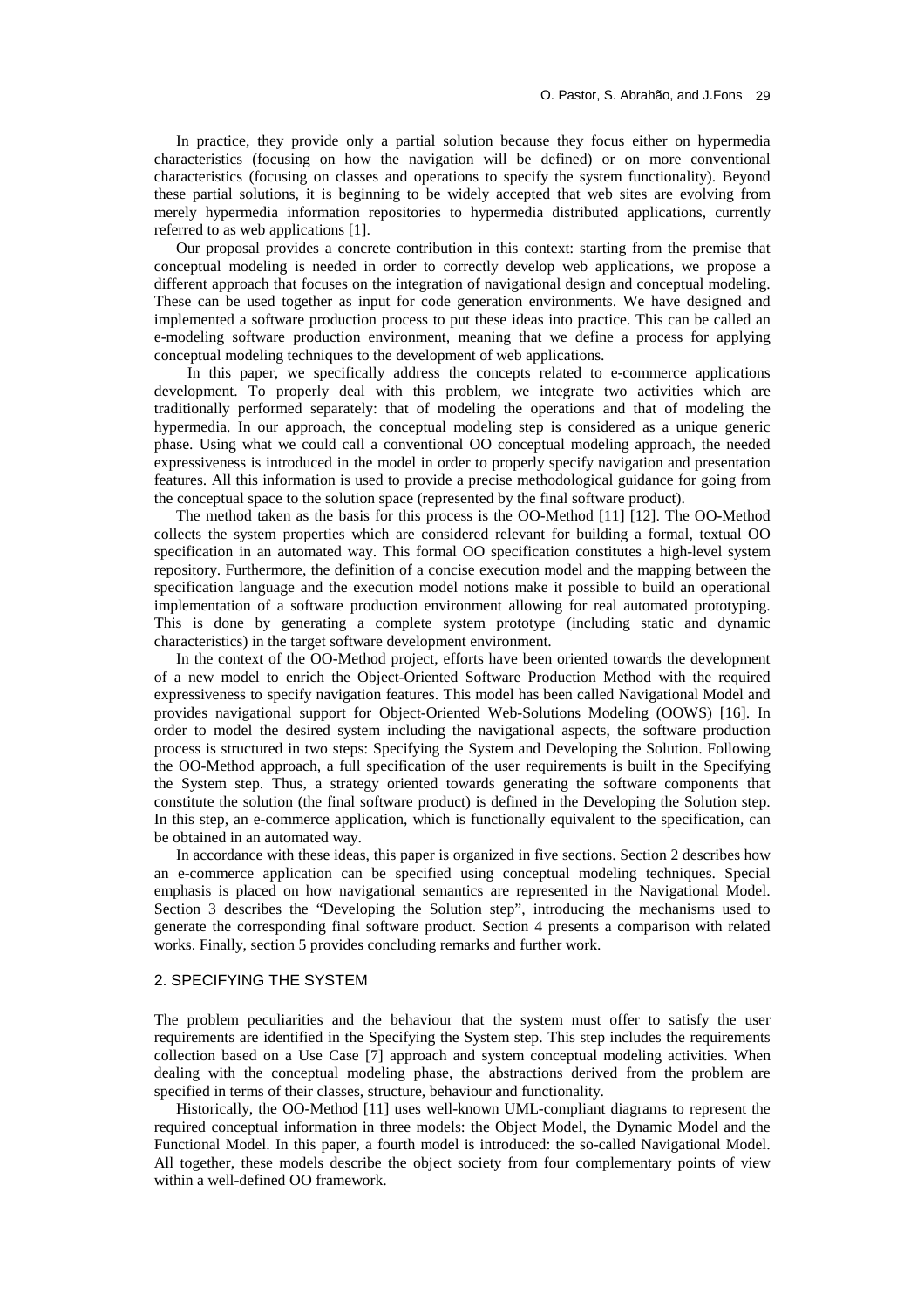#### 30 Building E-Commerce Applications from Object-Oriented Conceptual Models

#### 2.1 Conceptual Modeling

Conceptual modeling in OO-Method collects the information system relevant properties using three complementary models:

The **Object Model** that is represented by means of a Class Configuration Diagram, a graphic model where system classes are declared including their attributes and services. Aggregation and inheritance hierarchies are also depicted representing class relationships. Additionally, agent relationships are introduced to specify who can view the attributes and activate the services. The **Dynamic Model** that is used to specify valid object lives and interobjectual interaction. To describe valid object lives, we describe one State Transition Diagram (STD) for each class. To deal with object interaction, we use an Object Interaction Diagram (OID), for the entire System.

The **Functional Model** that captures the semantics associated to the changes of state of the objects motivated by the service occurrences. This model specifies the effect of an event on its relevant attributes through an interactive dialogue. The value of every attribute is modified depending on the action activated, the event arguments involved, and the current object state.

#### 2.2 Navigation Modeling

The navigation semantics associated to the system users is specified, starting from the classes of the Object Model. This added expressiveness is the core of what we call the OOWS approach [13]. In OOWS, the web-solution application is obtained by adding a navigational view over the OO-Method Object Model. The navigational semantics of an e-commerce application is captured based on the point of view of each agent identified in the object model. This semantics is described in a **Navigational Model**, using a UML-like [3] notation.

A navigational model is essentially composed of a navigational map (see Figure 1) that represents the global view of the system for an agent in OO-Method. It is represented by a directed graph where nodes are navigational contexts and arcs are navigational links. A **navigational context** represents the point of view that a user has on a subset of the object model. A **navigational link** allows navigating from one context to another.

During the definition of a navigation map for an Agent, it is possible to add some expressiveness to control the *session* for the agent. The services that will be executed at the beginning of the session (delimited by '#') and at the end of the session (delimited by '##') can be defined. This information is usually specified as a textual description for a navigational map (see Figure 1). For instance, in a store e-commerce application, when a request from a new anonymous user (Agent) is received, the system could execute a service to create an instance of this agent class and a service to assign him a shopping cart. When the system detects that this agent has finished its session, a service to eliminate the shopping cart for unconfirmed purchases and a service to eliminate this agent instance will be executed.



Fig 1. A Navigational Map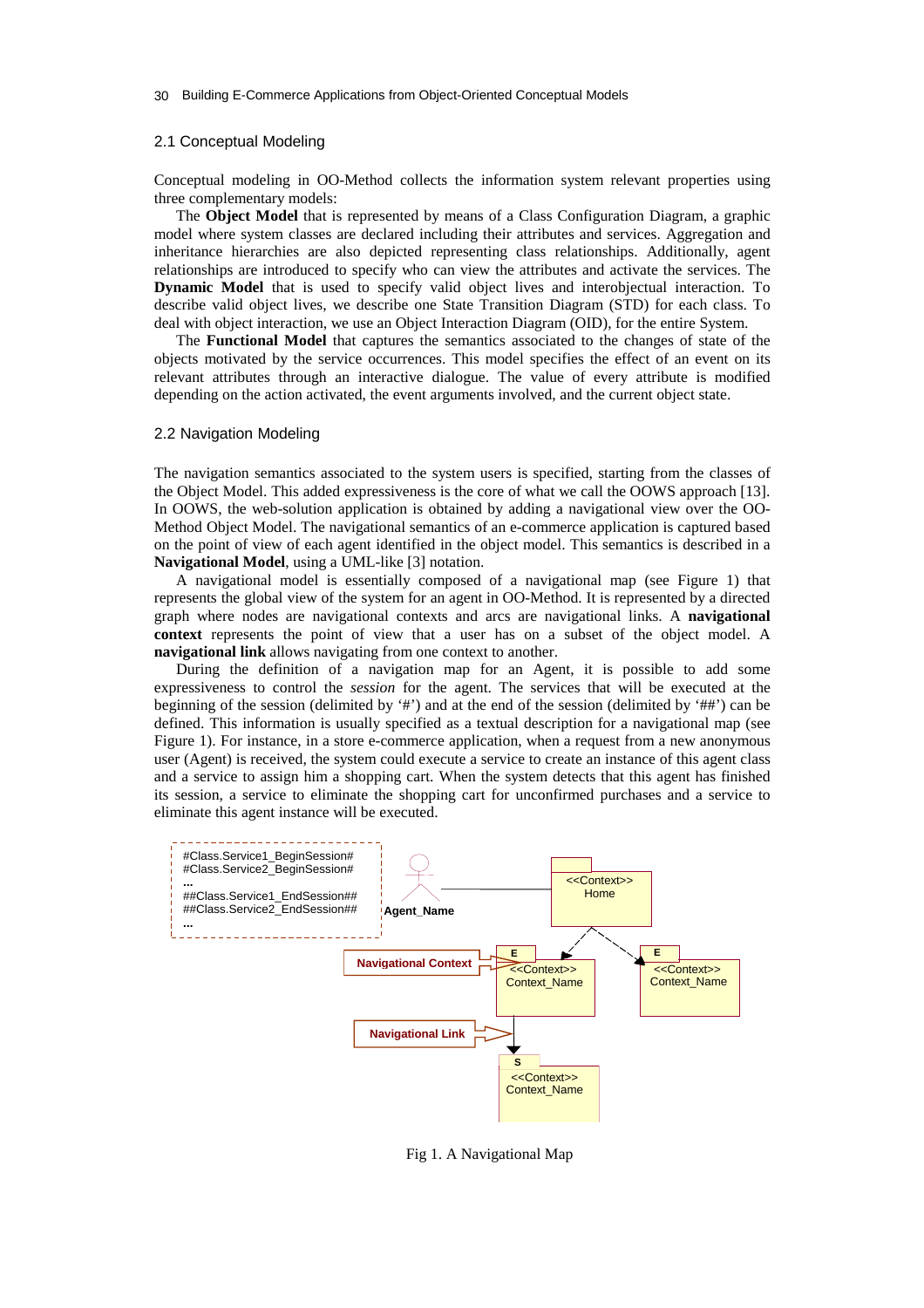Basically, a navigational context is composed of three areas: *Context Definition Area*, *Navigational Area* and *Advanced Features Area*. Each area is described using basic primitives. The adopted notation for these primitives is shown in Figure 2. Next, we are going to explain these areas in detail.



Fig 2. A Navigational Context

## Context Definition Area

The context definition area shows the type of context. Navigational contexts can be classified into two types: **exploration** contexts (E) and **sequence** contexts (S). The exploration contexts can be reached at any moment independently of the current context. The sequence contexts can only be reached following a predefined sequence of navigation links.

#### Navigational Area

The navigational area is composed by a set of classes stereotyped with the reserved word «view». These classes are called navigational classes and can be connected by two types of relationships. In fact, a navigational class can be defined as a projection (view) specified on a class of the object model which includes a given subset of its attributes and operations.

For each navigational context there is a main class that is called **manager class** from where navigation starts. The others classes are called **complementary classes** and they contribute to giving additional information to instances of the manager class. The types of relationships that can be defined between navigational classes are context relationships and contextual dependency relationships.

A **context relationship** is a unidirectional binary relationship that can be defined on existing aggregation or inheritance class relationships. Once again, these aggregation or inheritance relationships come from the object model, assuring full compatibility between the navigation model and the other models used in the process of conceptual modeling. A context relationship indicates the navigation direction between the corresponding classes. Graphically they are represented using solid arrows.

In a **contextual dependency relationship**, the navigational semantics towards the target class is not defined: this kind of relationship is used to provide the required additional information in the current node without denoting any further navigation. Thus, the existence of an associated navigational context is not necessary. Graphically it is represented using dashed arrows.

In a context relationship, context attributes, link attributes, filter attributes and role attributes can be specified. We now introduce these four primitives in detail. A **context attribute** specifies the target navigational context of a navigation link. A **link attribute** specifies which attribute of the target class is involved in the connection defined by the corresponding navigational link. A **filter attribute** introduces a selection criteria on the population of the target class, based on the value of the involved attribute. In this way, the search for specific objects is made easier. It is possible to specify the following basic behaviour for a filter: exact (E), approximated (A) or range of values (R).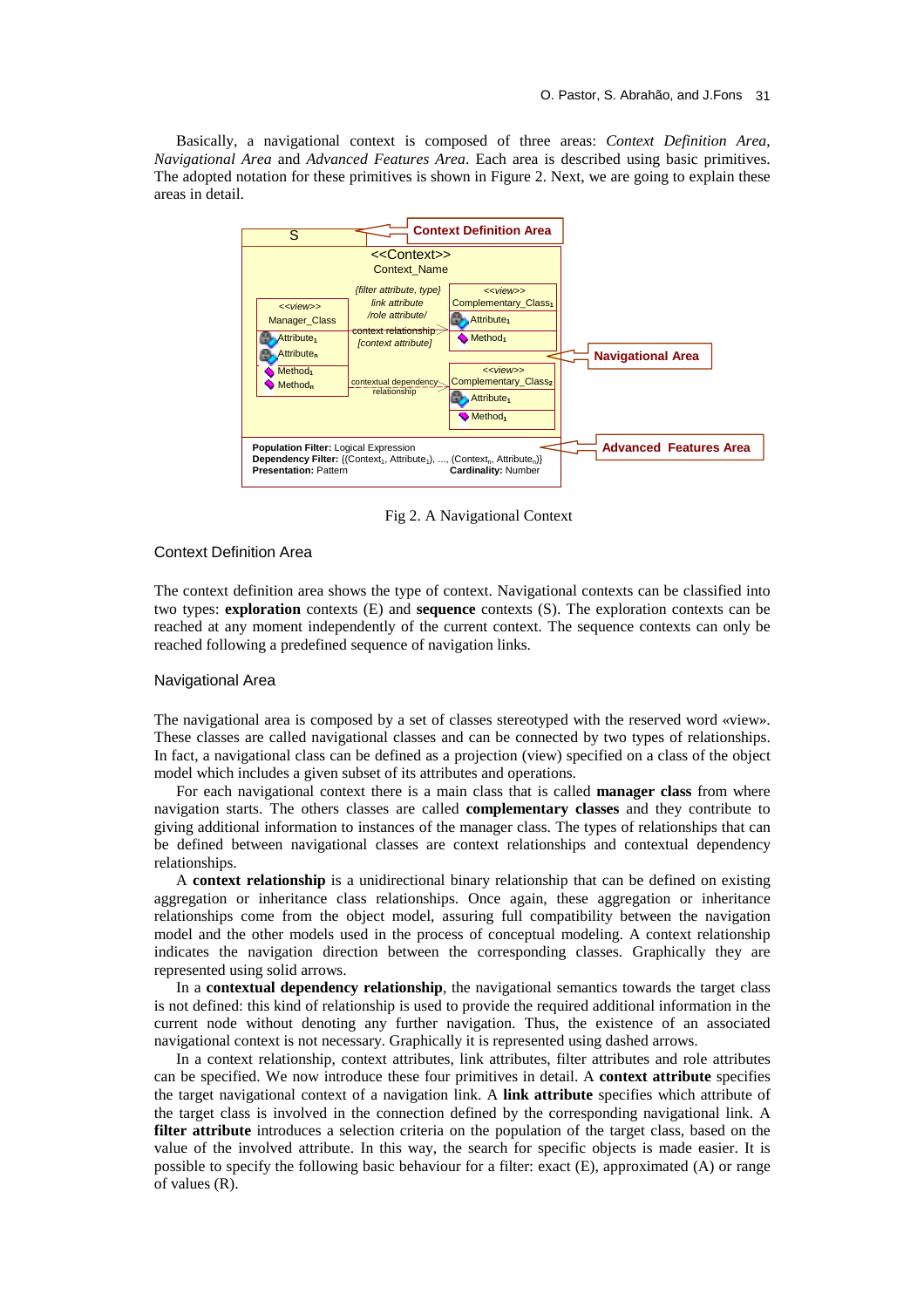- 32 Building E-Commerce Applications from Object-Oriented Conceptual Models
- **exact:** the instances of the manager class in the target context will have the exact value introduced by the user.
- **approximated:** the instances of the manager class in the target context will have the approximated (like) value introduced by the user.
- **range:** the instances of the manager class in the target context will be between the limits of the value introduced by the user.

A **role attribute** indicates the role that makes reference to the relation when two classes have more than one relationship. In these cases, the name of the target class cannot be used to identify the relationship and to navigate unambiguously, and the role attribute provides the solution.

Finally, **service links** can be defined for the services of the classes. A service link is associated to a target navigation context and it means that the execution of that service will produce a jump to the associated navigational context.

#### Advanced Features Area

In a navigational context, a **population filter** for the manager class can be established during the design. It is represented by a logical expression on the corresponding class attributes. A **dependency filter** shows a tuple (context, attribute) for each context ending in the current context. Furthermore, it is possible to specify the **presentation** style of the information using the following patterns: *register mode*, *tabulate mode* and *tabulate master-detail* mode. Finally, the exploration **cardinality** fixes the number of instances of the manager class (with its corresponding dependencies) that will be shown in the context. These features are defined in the lower part of a navigational context (see Figure 1).

It is possible to completely specify the semantics attached to the navigation requirements for web-oriented applications using the primitives presented above. An (necessarily brief) example that includes the above comments is shown in Figure 3. This example shows how a generic Shopping Cart of an e-commerce application can be specified using the OOWS approach. A section of Object Model related to the Shopping Cart class and its relationships is shown on the left side of Figure 3. A navigational context (ShoppingCart Details) based on this object model is described on the right side.



Figure 3. An example of a generic Shopping Cart

The ShoppingCart Details context describes all the products selected by an Internaut. This context is defined as an exploration context. The navigation starts in the ShoppingCart class that acts as the manager class. The *total* attribute from the Shopping Cart class will be shown. The *purchase* service allows users to perform a sale. This is a service link that is associated to the *Internaut\_Details* context. When the service is executed, a navigation to this target context is produced.

The other classes are complementary classes and they provide additional information related to the ShoppingCart class. In order to provide this information, the ShoppingCart class has a contextual dependency relationship with them. However, no navigation is defined by any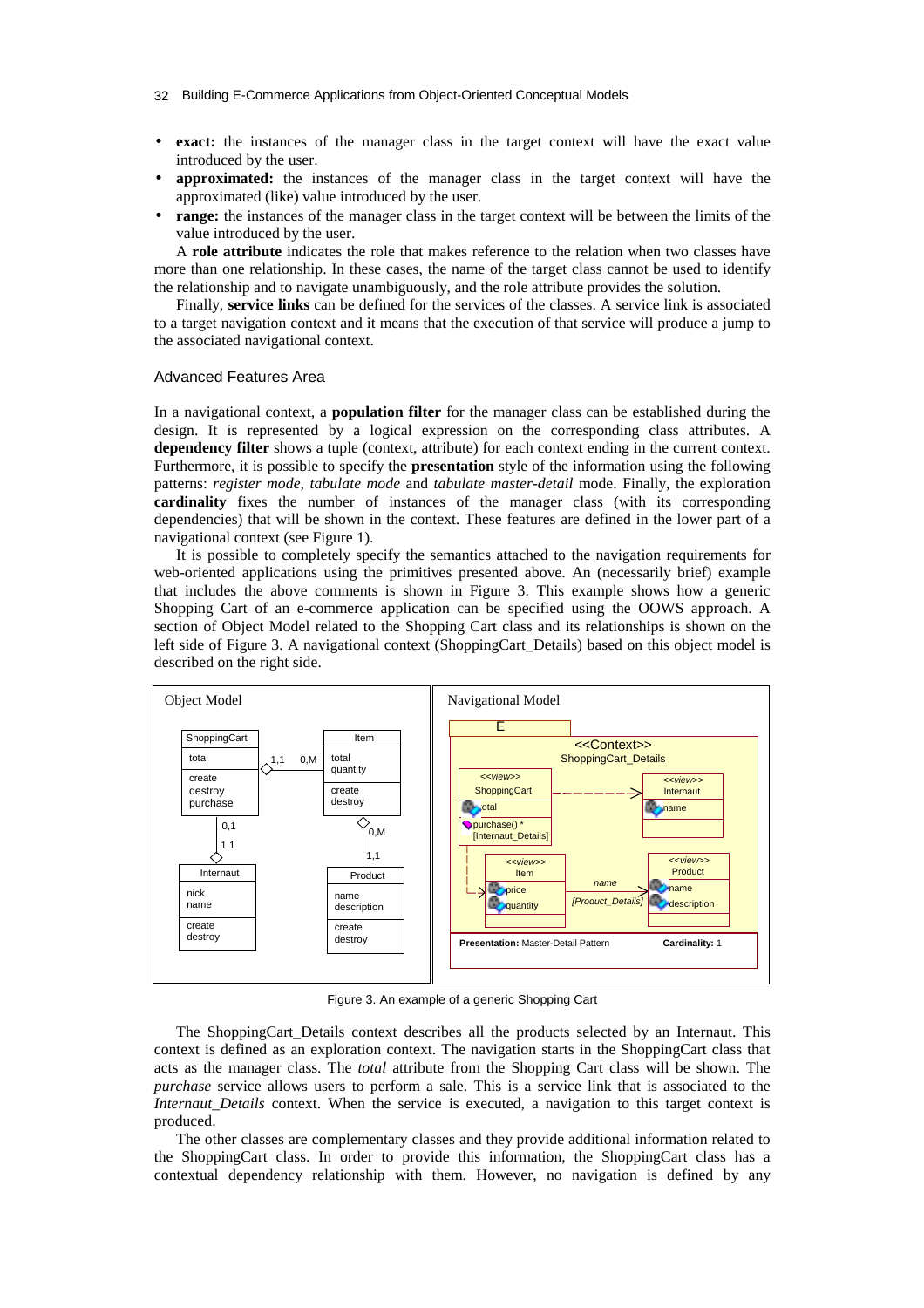relationships of this kind. For instance, the relationship from ShoppingCart class to Item class only presents the *price* and *quantity* attributes of a ShoppingCart. Additionally, a contextual relationship appears. From an Item, internauts can obtain more details of a Product (Product\_Details context) by selecting its *name*.

Once the conceptual model has been completed (including the navigational information), a full web-based application can be automatically generated in the next step ("Developing the Solution" step), according to the OO-Method approach that reifies the conceptual model in the target development environment.

## 3. DEVELOPING THE SOLUTION

The generating of the software components corresponding to the conceptual constructs used in the conceptual modeling step is accomplished in the Developing the Solution step. A precise definition of these mappings between conceptual constructs and software representations make it possible to generate the final software product in an automated way. This is especially important at a time when the need for providing correct e-commerce applications is continuously growing. We argue that to assure correctness, the final software product must correspond in a precise way to the conceptual schema collected in the specification phase. To reach this objective, the approach presented here uses a structure which is composed of three layers: Data, Business Logic and **Presentation** 

The **Data** layer is represented by the relational database that stores the population of each class that has been identified during the specifying step. A relational schema of a database can be obtained using the information described in the Object Model. Then, the definition of this schema can be automatically obtained using a specific DBMS. A persistence class to retrieve/update the instances of the classes from/to the database that will be used is also defined in this layer. This class offers an interface that isolates the components of the application from the physical support. Moreover, this class also provides other services such as: creating and deleting instances, transaction management and other auxiliary ones.

The **Business Logic** layer contains the logic of the business for each class specified in the conceptual model. This layer acts as the system middleware to support the integration of the functionality and the data management. An interface that implements the OO-Method classes with the definition of the common services is defined. A service manager is used to begin the execution of these services, including transaction management, integrity constraints and trigger verification.

The **Presentation** layer contains all the presentation logic of the application. According to the proposed strategy, (HTML, DHTML, XML, WML, etc.) server pages with server code embedded (such as ASP, JSP, ColdFusion, Php, etc.) could be generated from the navigational model. These pages use the Data layer to retrieve information for generating the client graphical user interface, and they use the middleware provided by the Business Logic layer for executing services. In order to generate the Presentation layer, we proposed a mapping from OOWS primitives to web application software components. This mapping is structured according to primitives introduces in the previous section: navigational context, navigational classes, filters, context relationship, contextual dependency relationship, services, service links, read/write attributes and presentation pattern.

A server page is created for each *navigational context*. All the specified information (navigational classes, filters, navigational links, presentation, etc.) will be managed inside this page. A link for each exploration context will appear. The *navigational classes* are instances of the classes implemented in the business logic layer. It is necessary to declare a manager class with all the instances that fulfill the defined filters. The complementary classes are obtained from the navigation functions by using the corresponding roles defined in the business logic layer. The attribute values of the classes are obtained from the properties that have been defined in the business logic layer.

The *dependency* and *context filters* are used to retrieve the population of the manager class. Their use provides the view of the objects which are actually alive in the system. The filters of the complementary classes are used to retrieve the instances of the class using the corresponding navigation functions. If a *context relationship* contains a link attribute, the server page must create a link for each value of this attribute. This link enables the navigation to the target context, filtering it with the selected object. If the context relationship does not have a link attribute, a link will have to appear in the server page showing the alias of the target context. This alias represents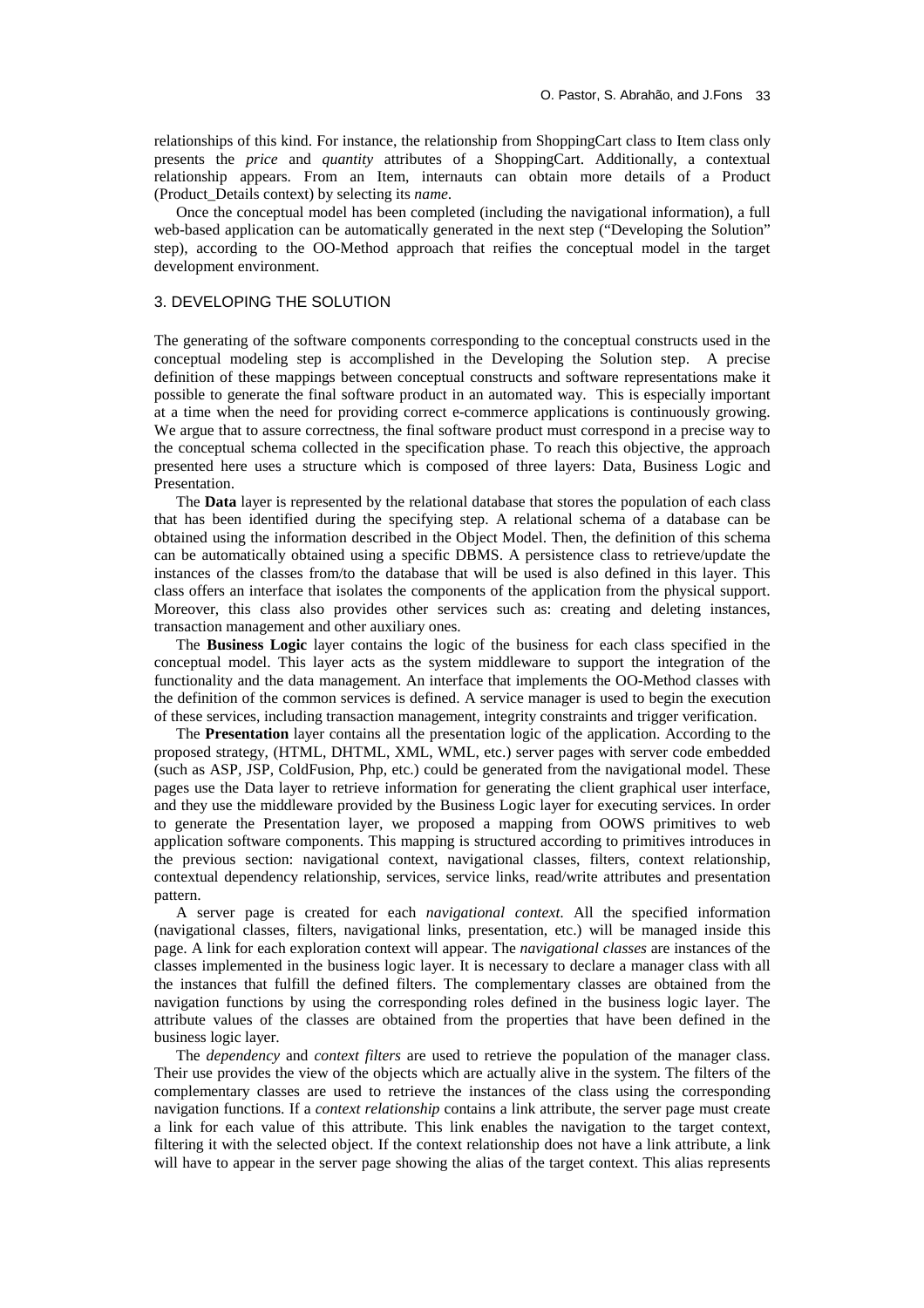#### 34 Building E-Commerce Applications from Object-Oriented Conceptual Models

the selection of all objects in the target context through the structural relationship (defined in the Object Model).

When a *filter attribute* appears in a context relationship, the required information in the source context depends on the filter type (exact, approximated and range). This filter will have to be executed in the target context when the population of the manager class is retrieved. A *contextual dependency relationship* is used to join two navigational classes in order to refine a structural relationship. It does not have any associated functionality, so no mapping pattern is required. A *service page* is created for each service that appears in a service link. To execute the service, a service page uses the middleware objects of the business logic layer. These pages ask the user for the required parameters of the service. When a *service link* appears, a link to its service page is created. Finally, the *presentation pattern* allows for different presentations of the information associated with each navigational context. A "template" is specified for each kind of presentation (register mode, tabulate mode and master-detail mode).

Due to current space limitations, detailed information about these patterns can be found in [15]. The results of these mapping patterns provide a web-based application. We are conducting experiments in order to apply this strategy to validate the OOWS approach for developing ecommerce applications. These experiments include an application for ticket sales of a theatre company [16] and a music website [14]. The architecture chosen for these case studies was Visual Basic v6.0 as implementation language together with the Internet Information Server with technology ASP (IIS/ASP) as web server. The results have been very impressive, due to the fact that the system must be specified before facing any implementation features. In consequence, the benefits are twofold: on the one hand, a sound system specification is provided: on the other hand, there is a precise methodological guidance to assure that the final software product corresponds to the system specification, according to the previous strategy.

## 4. COMPARISON WITH RELATED WORKS

The comparison of OOWS with other approaches (HDM [5], ADM [9], OOH-Method [6] and OOHDM [17]) is structured according to the following points of view: conceptual design, navigational design, interface design and generation of the application.

In the *conceptual design* step, the HDM approach is based on E-R diagrams and, therefore, does not use the OO paradigm; Araneus (ADM) is not based on a conceptual model, since its methodology depends directly on the navigational model; OOHDM uses an OO conceptual model based on UML with some modifications, but it does not permit objects to offer services to the users of the application. Finally, both OOWS and OOH-Method use OO-Method as conceptual model.

In the *navigational design* step, all proposals share the fact that they introduce node and link concepts as the basic structures for the description of hypermedial systems. However, they are considered in a different way. These approaches can be categorized in two groups: the first group is represented by HDM and Araneus and the second one by OOWS, OOHDM and OOH-Method. The former do not make a distinction between the conceptual and navigational models, but represent navigational characteristics in a conceptual model based on E-R design. The latter distinguish between an OO conceptual model and a navigational model, which specifies the view of each user of the system.

Within this group, there is a new difference: a navigational unit in OOWS and OOHDM (navigational context and node, respectively) is an element composed by several classes from the conceptual model. Whereas, in OOH-Method, the navigational unit is a class from the conceptual model (navigational class). Additionally, an element (navigational target) is used to group classes. It does not imply any navigation; it is merely used for organizational purposes. This concept is also defined in OOHDM approach as navigational context. The main difference between OOWS and OOH-Method is the concept of node. Whereas nodes (navigation classes) in OOH-Method are limited to presenting information of only one class, nodes in OOWS (navigational contexts) can work with views of several classes, showing more appropriate information for the user at every moment. This assumes that OOWS nodes reduces the number of jumps and allows the user to have a global view, instead of providing partial solutions.

Finally, in this section we comment how these approaches deal with the inclusion of the dynamic behavior in their models. Neither HDM nor OOHDM make any mention about the possibility of including services in their systems. The only dynamic behavior that they offer is queries to databases and generation of dynamic pages. When multivaluated attributes are defined,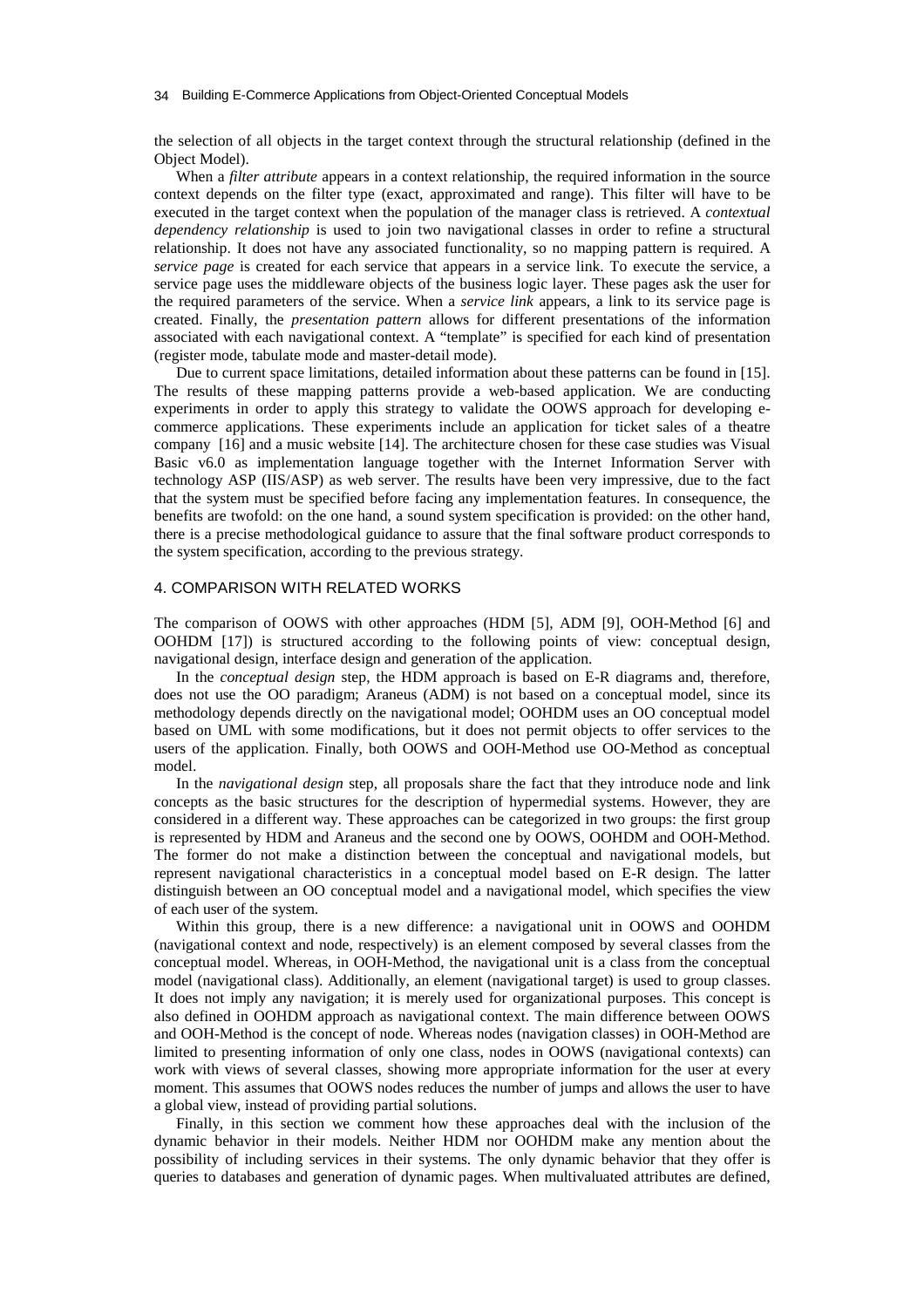Araneus allows the inclusion of the service that must be executed. Both OOWS and OOH-Method allow the inclusion of the services of each class that will be used in their navigational diagram.

In OOWS, the valid services that can be included in the navigation classes are only those that the user agent is allowed to activate, according to the conceptual model specification, whereas in OOH-Method it is necessary to indicate which services can be executed using service links. The approaches above mentioned deal with *interface design* in different ways. Currently, we are using OOWS together with an interface model for OO-Method [10]. OOHDM uses an interface model that designs Abstract Data Views (ADV) that is used to describe the objects perceived by the user. In Araneus, the interface is not designed, but it is possible to use style sheets to generate HTML HDM pages.

One of the strongest motivations that have promoted the development of these approaches is the *generation of the application.* A great part of the work invested in the different design steps of the system would be useless if automatic methods to generate whole or part of the system are not provided. The OOWS approach as well as OOH-Method proposes an automatic generation of the web application from OO-Method conceptual models. Nevertheless, the generation that the other methodologies propose has some peculiarities: HDM and OOHDM generate applications that do not have any dynamic part. These systems presents information based on Database queries, but do not offer services to the agents of the system. Finally, the applications generated by Araneus offer services through HTML pages using CGIs that must be separately written, although current work is being done to automatically generating some partial Java code. The generated applications depend on the Araneus system to be executed, because some parts are included in the final software architecture.

In summary, the main contributions of the OOWS proposal are two: first, the process of conceptual modeling is completely embedded in the system conceptual modeling step, because the new navigational model extends the preexistent expressiveness in a natural way. Second, the way to the e-commerce final software product (from the problem space to the solution space) is methodologically guided by an execution strategy that establishes how to properly reificate conceptual constructs into their corresponding software representations, opening the way to an automated implementation.

## 5. CONCLUDING REMARKS AND FUTURE DEVELOPMENT

In this paper, we have presented a software production process for e-commerce applications development. This is based on object-oriented conceptual modeling techniques applied to the development of web applications. Primitives to capture navigational requirements of the ecommerce applications have been presented. Then, we explain how these primitives can be mapped in a solution for automating the software development process. Currently, we are applying this approach to several real-world e-commerce applications including the Amazon.com electronic shop and a Forum application. The experience gained has allowed us to put into practice the OOWS approach and to refine the proposed primitives. Also, a strategy for the component generation oriented to an automatic implementation of the system was defined.

The process introduced in this proposal structures in a precise way the activities that must be undertaken in order to have an e-commerce application from an OO Conceptual Schema including navigational capabilities. This is an important advantage because developers know what to do and in which order, within a well-defined software production process specially designed to deal with e-commerce applications, and assuring that the final implementation represents adequately the system properties captured in the source Conceptual Schema. As the OO-Method provides modelbased code generation capabilities, the final software product can be obtained in an automated way, improving the efficiency and the effectiveness of the software production process as a whole.

Current research work is being developed in this context to determine how to add a capability to measure in detail such improvements when compared with other process proposals of the area, based on the experience that we are obtaining in the development of complex web applications. In addition, we are building a translator based on XML [4] in order to support multi-device outputs. The future development involves the extension of the modeling language to specify security features and integrity validation of the navigational model with respect to the other elements of the conceptual model.